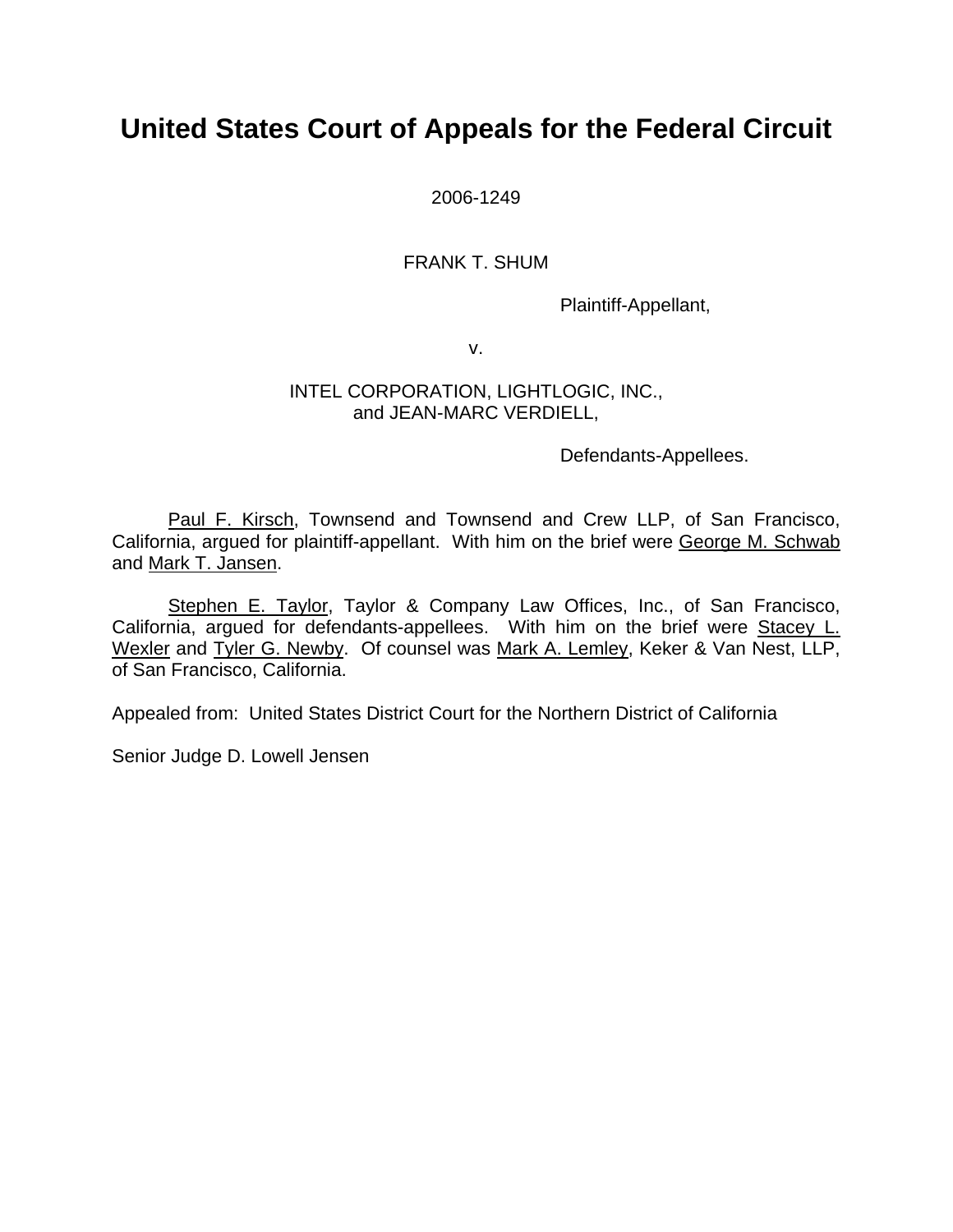# **United States Court of Appeals for the Federal Circuit**

2006-1249

FRANK T. SHUM,

Plaintiff-Appellant,

v.

INTEL CORPORATION, LIGHTLOGIC, INC., and JEAN-MARC VERDIELL,

Defendants-Appellees.

DECIDED: August 24, 2007 \_\_\_\_\_\_\_\_\_\_\_\_\_\_\_\_\_\_\_\_\_

\_\_\_\_\_\_\_\_\_\_\_\_\_\_\_\_\_\_\_\_\_

Before NEWMAN, Circuit Judge, FRIEDMAN, Senior Circuit Judge, and LOURIE, Circuit Judge.

Opinion for the court filed by Circuit Judge LOURIE. Dissenting opinion filed by Senior Circuit Judge FRIEDMAN.

LOURIE, Circuit Judge.

Frank T. Shum appeals from the decision of the United States District Court for the Northern District of California dismissing his claims for correction of inventorship pursuant to 35 U.S.C. § 256 and various state law claims, including fraud, fraudulent concealment, breach of fiduciary duty, and unjust enrichment. Because we conclude that the district court erred in conducting a bench trial on the inventorship claim prior to a jury trial on the state law claims when there were common underlying factual issues,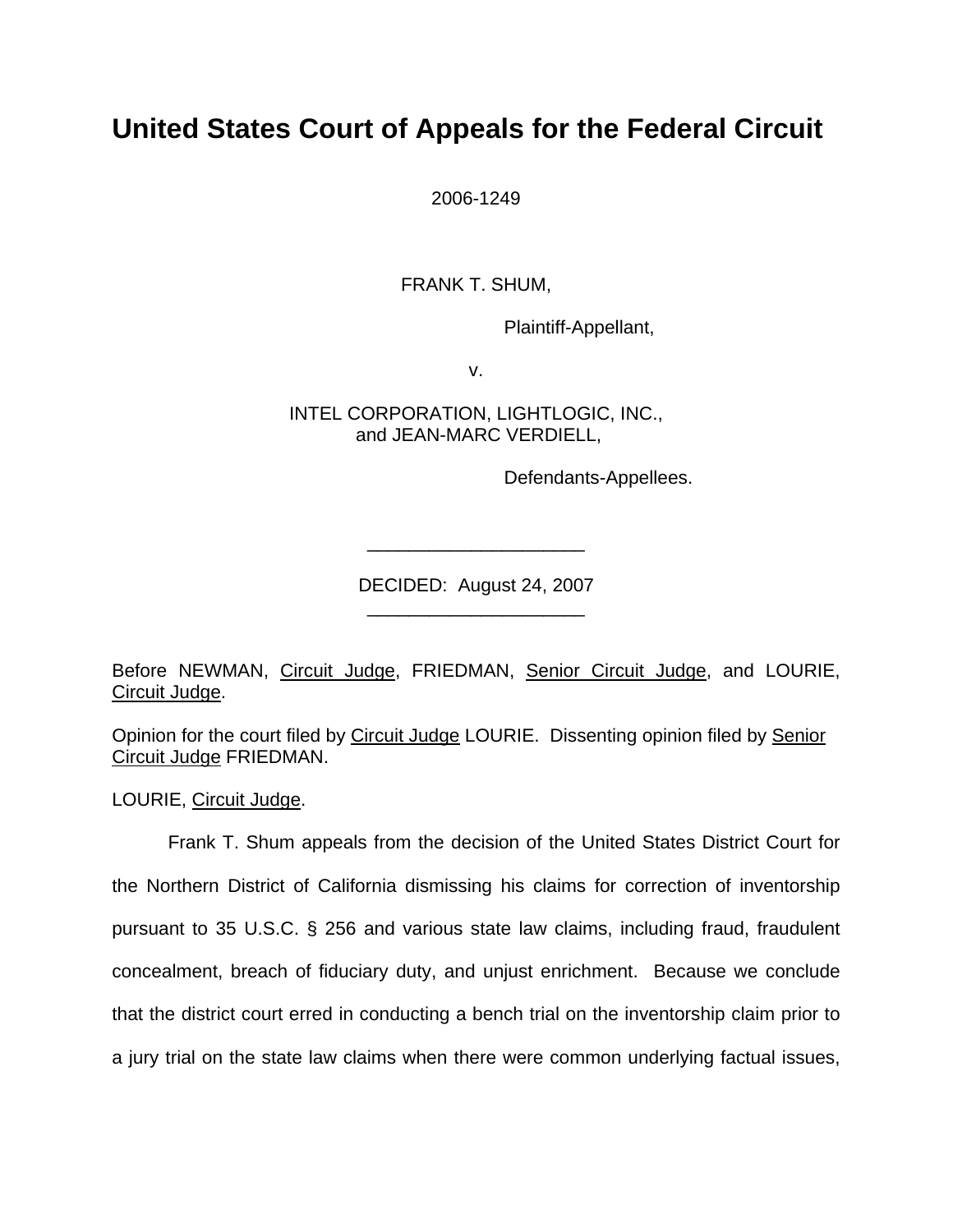and erred in dismissing the unjust enrichment claim on the pleadings, we vacate, reverse, and remand.

### **BACKGROUND**

Shum is an optical engineer who worked for many years in the field of optoelectric packaging technology.<sup>[1](#page-2-0)</sup> Shum met Jean-Marc Verdiell, who is also an engineer experienced in the field of optoelectronics, while working at Spectra Diode Laboratories, Inc. ("SDL"). In 1996, Shum left SDL to form a company called Radiance Design ("Radiance"), which focused on the development of optoelectronic packaging. Although Verdiell was still employed with SDL, Shum continued to work with him on preparing grant proposals for various optoelectronic packaging projects. In March 1997, Verdiell resigned from SDL and joined Shum at Radiance. On April 22, 1997, Shum and Verdiell incorporated Radiance as equal shareholders. Verdiell was named President and Treasurer, and Shum, Vice President.

On the day of incorporation, Shum filed patent application 08/838,022 (the "'022 patent application"), entitled "Optoelectronic Assembly and Method of Making the Same," on behalf of Radiance. Shum was named the sole inventor. During the following months, Shum and Verdiell's relationship deteriorated. On January 5, 1998, Radiance was dissolved pursuant to a Plan of Liquidation, which granted Shum and Verdiell "equal rights to independently exploit intellectual property developed by the corporation." The following day, Verdiell filed a patent application on behalf of a company he had formed several months earlier called LightLogic, Inc. That patent

<span id="page-2-0"></span> <sup>1</sup>  $1$  Optoelectronic packages are devices that are "used to transmit light carrying data into fiber optic cable in order to send information at high speeds over fiber optic networks." Shum v. Intel Corp., No. C-02-3262 (N.D. Cal. June 21, 2005) at 1.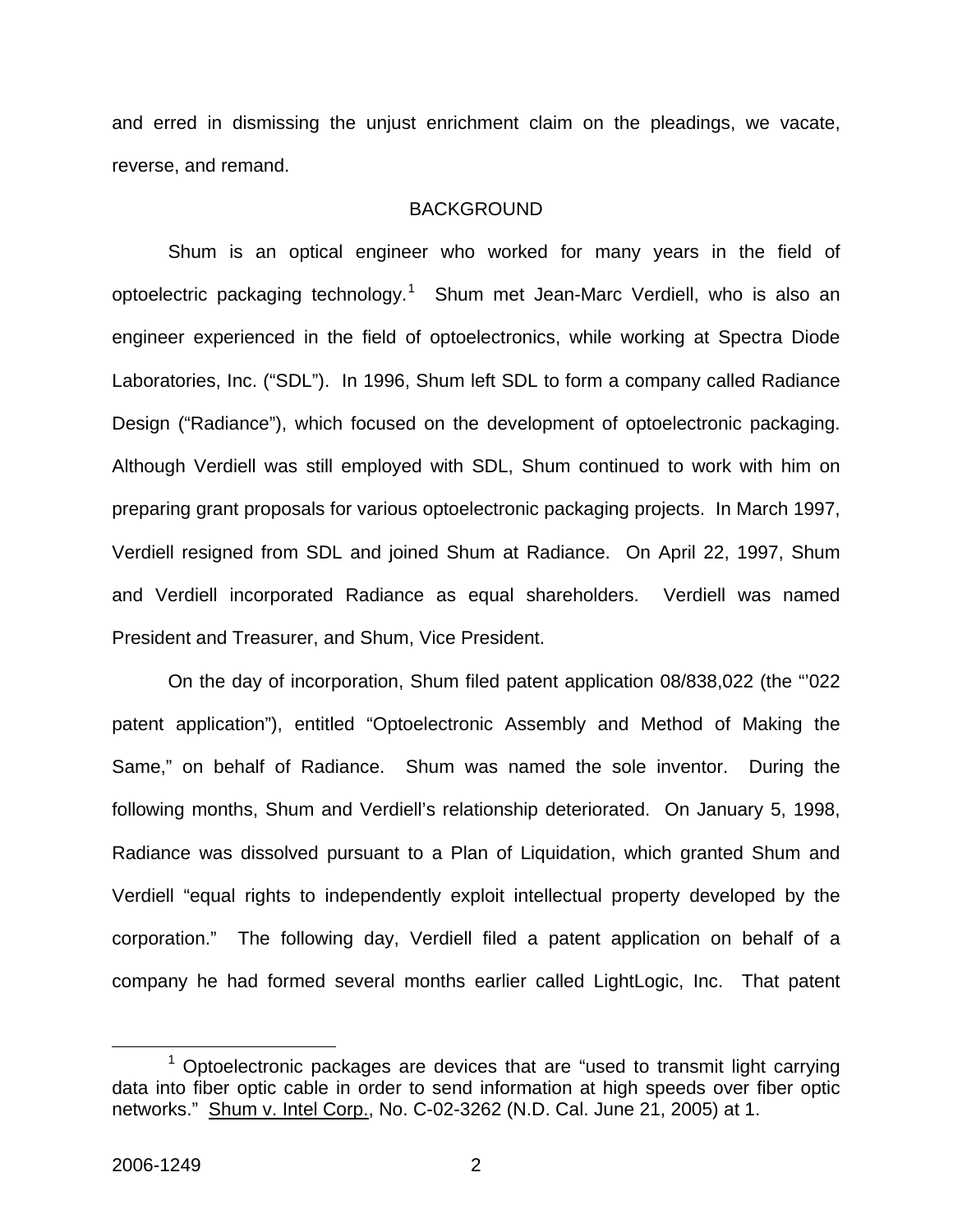application matured into U.S. Patent 5,977,567 (the "'567 patent") on November 2, 1999. After the issuance of the '567 patent, LightLogic obtained additional patents relating to similar subject matter. In 2001, Intel Corporation ("Intel") acquired LightLogic and all of its intellectual property rights in exchange for \$409,000,000 in stock. On May 13, 2001, Shum became aware of Intel's purchase of LightLogic and the existence of the patents in suit.<sup>[2](#page-3-0)</sup>

Shum initiated the instant lawsuit after learning of Intel's acquisition of LightLogic. In his complaint, Shum made the following allegations that are relevant to this appeal. According to Shum, Verdiell had engaged in fraudulent conduct by misappropriating the technology developed by Shum at Radiance. During the pendency of Shum's '022 patent application, Verdiell informed Marek Alboszta, the patent agent who prosecuted that patent application on behalf of Shum, that he was an inventor of the subject matter described in Shum's patent application. In response, Alboszta informed Shum that Verdiell would have to be added as an inventor on the application; otherwise the patent would be invalid. Verdiell ultimately instructed Alboszta to abandon the patent application, which he did on November 17, 1997.

Although Shum and Verdiell were business partners, Verdiell did not inform Shum that he had incorporated LightLogic three days prior to the abandonment of the '022 patent application. Shum further alleged that Verdiell formed LightLogic as a vehicle for filing patent applications based on technology developed at Radiance. Shum asserts that that included the patent application that Verdiell filed one day after the

<span id="page-3-0"></span> $\frac{1}{2}$ <sup>2</sup> The patents in suit include U.S. Patents 5,977,567, 6,376,268, 6,207,950, 6,227,724, 6,586,726, 6,585,427, and 6,252,726. Verdiell is a named inventor on all of those patents.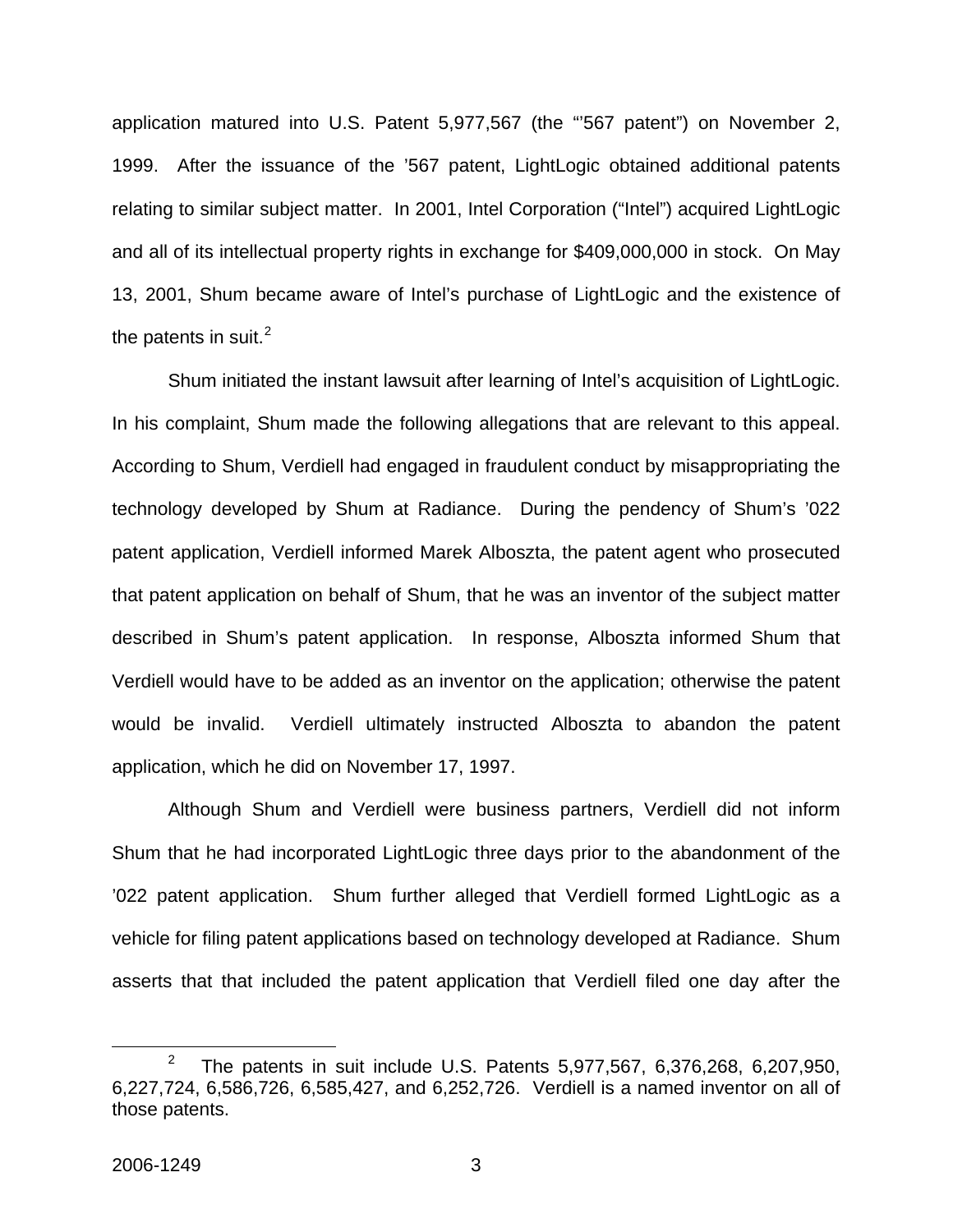dissolution of Radiance, which, according to Shum, is virtually identical to Shum's abandoned '022 patent application. In other words, Shum claims that Verdiell filed an application solely in Verdiell's name that is virtually identical to that Shum had filed in his name, but that Verdiell had instructed be abandoned. Additionally, Shum alleged that Verdiell engaged in other questionable activity, including transferring bank accounts so that Radiance's funds were under Verdiell's sole control, excluding Shum from meetings with Radiance investors, removing Shum's name as "principal investigator" from government contracts with Radiance, and withholding critical information from Shum.

On May 13, 2002, Shum filed a complaint against numerous defendants, including Verdiell, LightLogic, and Intel ("appellees") in state court alleging fraud, unjust enrichment, and other state law tort claims. On July 9, 2002, the case was removed to federal court. Appellees moved to dismiss the complaint, which the court granted. On December 19, 2002, Shum filed a second amended complaint. The amended complaint added a cause of action for correction of inventorship under 35 U.S.C. § 256, in addition to the state law claims. Appellees moved to dismiss the second amended complaint, which the court granted in part and denied in part on March 25, 2003. The court dismissed Shum's unjust enrichment claim on the pleadings, but allowed Shum to proceed with his inventorship, fraud, fraudulent concealment, breach of fiduciary duty, and breach of contract claims. On February 13, 2004, appellees moved for summary judgment and to bifurcate the trial. On April 27, 2004, the district court denied the summary judgment motions, but granted the motion to bifurcate the inventorship and state law claims. The court ordered that the inventorship cause of action be tried to the court before the state law claims were tried to a jury.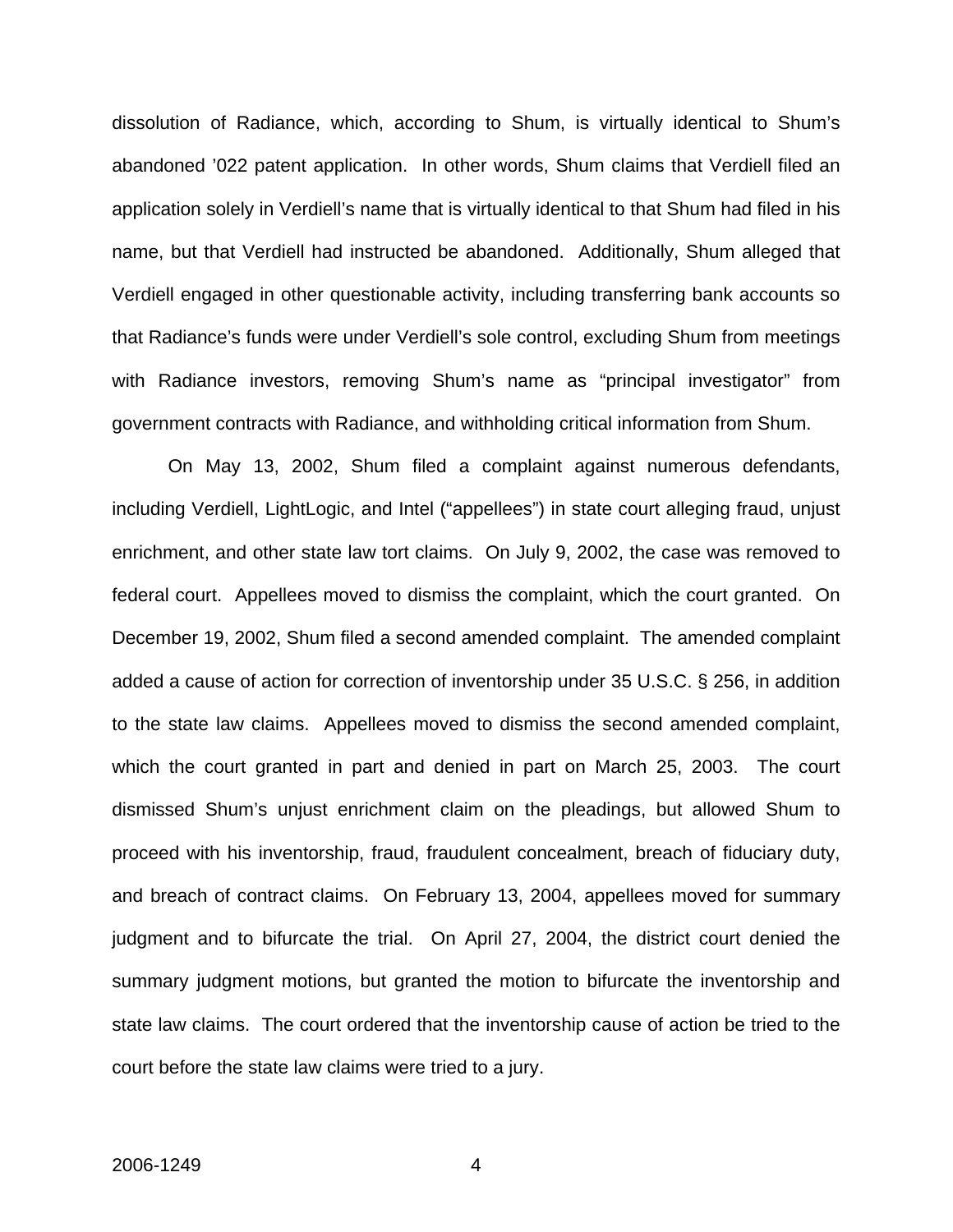The bench trial on the correction of inventorship issue commenced on January 10, 2005. On June 21, 2005, the court issued an order stating that Shum had not met his burden of proving by clear and convincing evidence that he was an inventor on any of the patents at issue. Appellees then filed renewed motions for summary judgment on the remaining state law claims. The court granted summary judgment and entered judgment in their favor on January 12, 2006.

Shum timely appealed. We have jurisdiction pursuant to 28 U.S.C. § 1295(a)(1).

#### **DISCUSSION**

On appeal, Shum argues that under Beacon Theatres, Inc. v. Westover, 359 U.S. 500 (1959), the district court's decision to bifurcate the claims and to conduct a bench trial on the inventorship issue prior to a jury trial on the state law claims violated his constitutional right to a jury. According to Shum, his inventorship claim and state law claims share common factual issues that are "inextricably intertwined," and thus a jury trial should have preceded a bench trial. Shum further argues that the court committed numerous errors in reaching its conclusions with regard to the inventorship determination. Additionally, Shum asserts that summary judgment should not have been granted on the state law claims because the court's erroneous inventorship decision had a dispositive impact on those claims, and also because the district court committed numerous errors in reaching its decision.

Appellees respond that the court did not err in holding a bench trial on the inventorship issue first because the inventorship claim and the state law claims do not share common underlying factual issues. As such, appellees assert that the rule set forth in Beacon Theatres is not implicated. Defendants further assert that the court did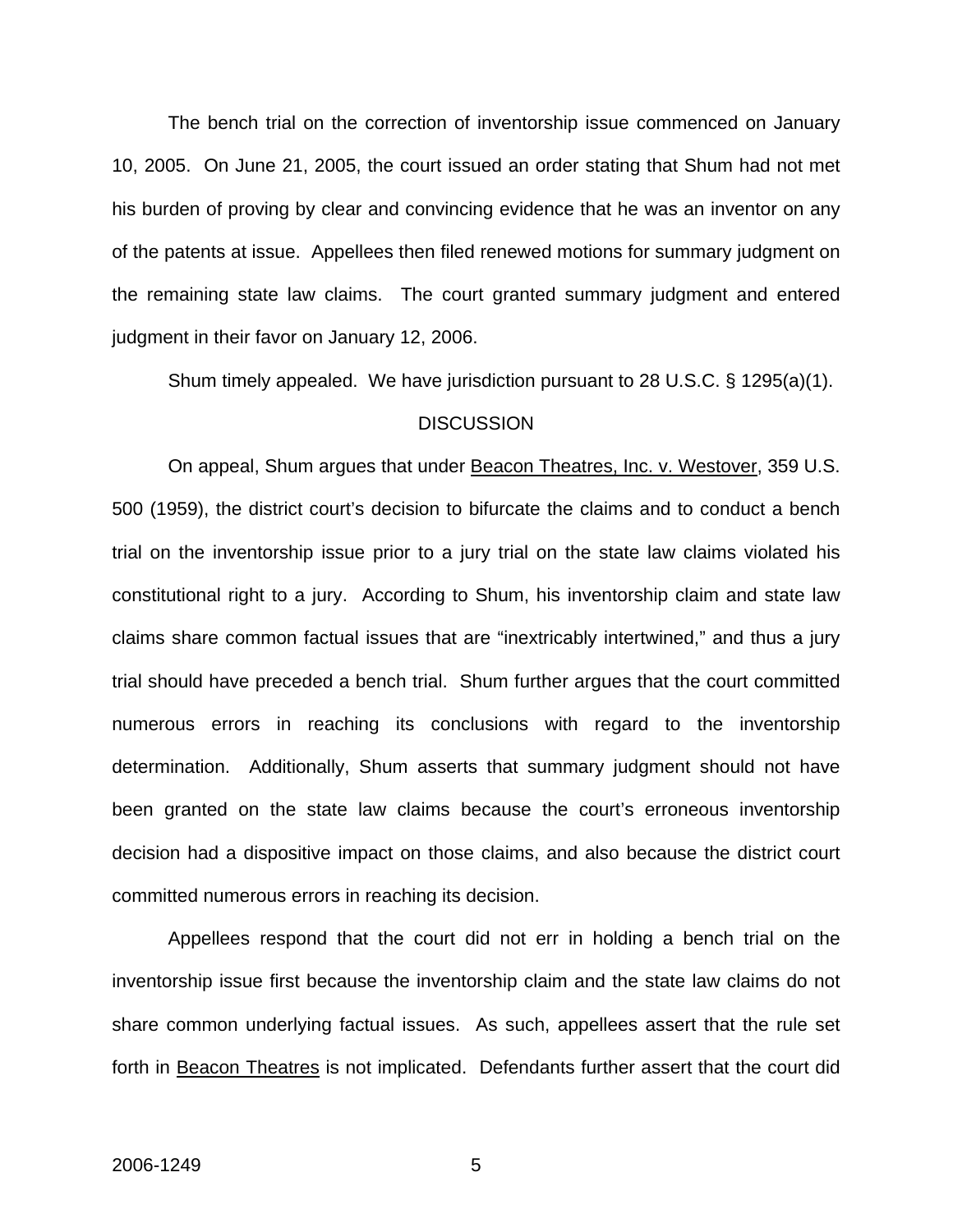not err in concluding that Shum was not an inventor on any of the patents in suit. Lastly, defendants contend that the court properly granted summary judgment on the state law claims.

### A. Seventh Amendment Right to a Jury Trial

We first address Shum's arguments concerning his right to a jury trial. A trial court's decision to bifurcate a trial is reviewed for an abuse of discretion. Danjaq v. Sony, 263 F.3d 942, 961-62 (9th Cir. 2001). A court has broad discretion with regard to trial management. Federal Rule of Civil Procedure 42(b) provides:

The court, in furtherance of convenience or to avoid prejudice, or when separate trials will be conducive to expedition and economy, may order a separate trial of any claim, cross-claim, counterclaim . . . always preserving inviolate the right of trial by jury as declared by the Seventh Amendment to the Constitution or as given by a statute of the United States.

Fed. R. Civ. P. 42(b) (emphasis added). As the rule acknowledges, the court's discretion is not without limits. When deciding whether issues should be separately tried, trial courts must ensure that a litigant's constitutional right to a jury is preserved. "Maintenance of the jury as a fact-finding body is of such importance and occupies so firm a place in our history and jurisprudence that any seeming curtailment of the right to a jury trial should be scrutinized with the utmost care." Dimick v. Schiedt, 293 U.S. 474, 486 (1935).

In Beacon Theatres, the Supreme Court addressed the importance of the order in which legal and equitable claims are to be tried in one suit. While recognizing that "the same court may try both legal and equitable causes in the same action," the Supreme Court held that "only under the most imperative circumstances . . . can the right to a jury trial of legal issues be lost through prior determination of equitable claims."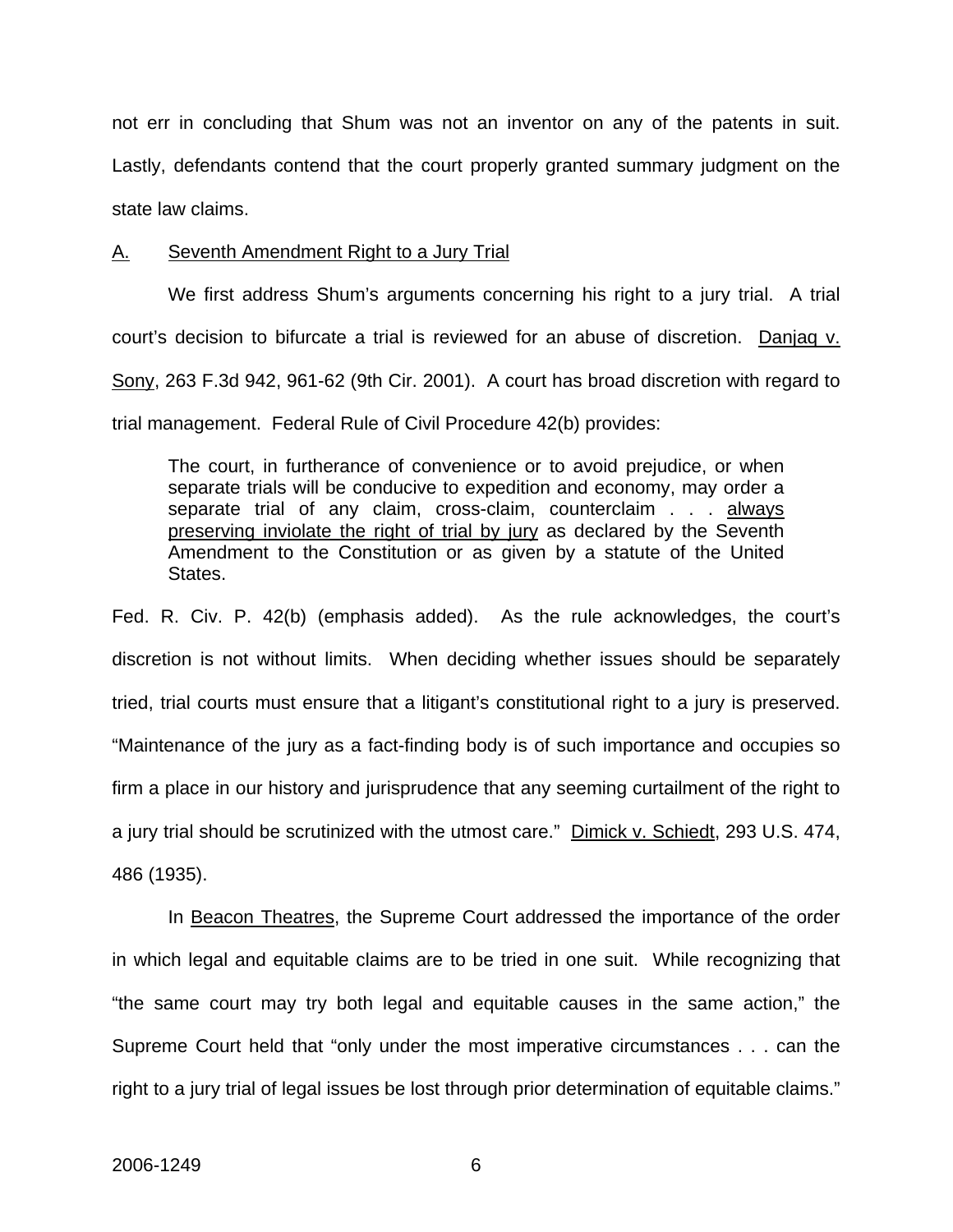Id. at 508, 510-11. The Court concluded that the trial court erred by conducting a bench trial on the equitable claim at issue, thereby precluding a jury trial on the legal claims, when the equitable claim resolved factual issues that were "common" to the legal claims. Thus, under Supreme Court precedent, when legal claims involve factual issues that are "common with those upon which [the] claim to equitable relief is based, the legal claims involved in the action must be determined prior to any final court determination of [the] equitable claims." Dairy Queen, Inc. v. Wood, 369 U.S. 469, 479 (1962). Accordingly, in order to resolve the issue presented to us, we must determine whether this case involves both equitable and legal claims, and if so, whether those claims share common factual issues.

We agree with Shum that this case does involve both equitable and legal claims, that his inventorship claim and at least one of his state law claims share common facts, and thus that he was improperly denied a jury trial on the facts underlying his state law claims. With respect to the first inquiry, namely, whether this case involves both equitable and legal claims, that issue is largely undisputed by the parties. A correction for inventorship claim under section 256 creates a cause of action in federal courts that authorizes a district court to resolve inventorship disputes over issued patents. MCV, Inc. v. King-Seeley Thermos Co., 870 F.2d 1568, 1570 (Fed. Cir. 1989). At oral argument, the parties agreed that an action for correction of inventorship under § 256, standing alone, is an equitable claim to which no right to a jury trial attaches. Additionally, the parties do not dispute that Shum's asserted state law claims are legal claims to which Shum would be entitled to a jury determination.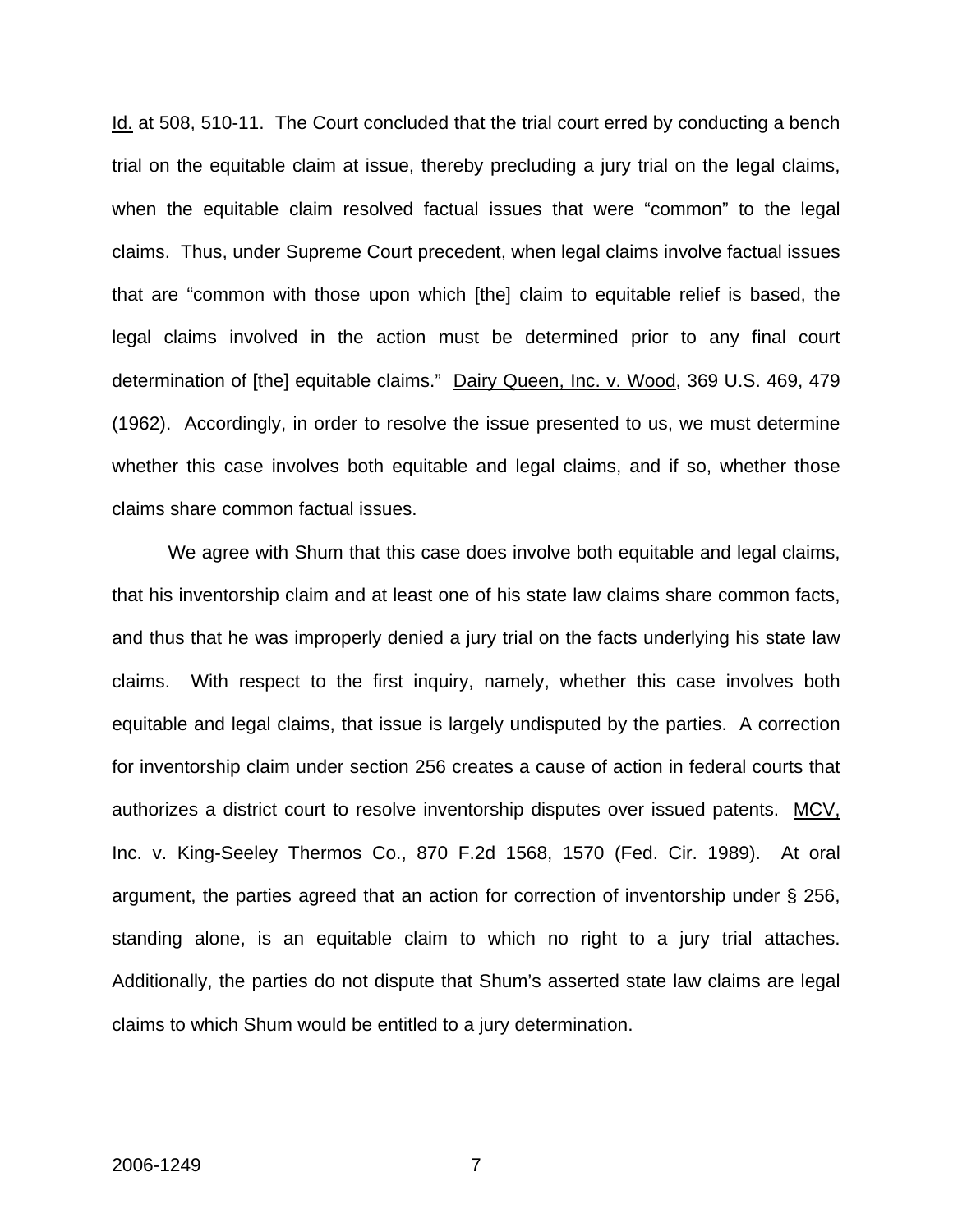We next consider whether Shum's equitable claim and any of the asserted legal claims share common factual issues. With regard to the correction of inventorship claim under § 256, "the critical question for joint conception is who conceived, as that term is used in the patent law, the subject matter of the claims at issue." Ethicon v. U.S. Surgical Corp., 135 F.3d 1456, 1460 (Fed. Cir. 1998). "Conception is the touchstone of inventorship, and each joint inventor must generally contribute to the conception of the invention." Board of Educ. ex rel. Bd. of Trustees of Fla. State Univ. v. Am. Bioscience, Inc., 333 F.3d 1330, 1337-38 (Fed. Cir. 2003) (internal quotations omitted). "Conception is the 'formation in the mind of the inventor, of a definite and permanent idea of the complete and operative invention, as it is hereafter to be applied in practice.'" Hybritech Inc. v. Monoclonal Antibodies, Inc., 802 F.2d 1367, 1376 (Fed. Cir. 1986). As such, in order to prove that he is an inventor of the claimed inventions, Shum was required to demonstrate that he conceived the inventions. Id. at 1338. Thus, the facts surrounding the inventorship claim concern the degree of Shum's inventive contribution to the claimed inventions, which necessarily include, inter alia, when and where the claimed inventions were conceived, and by whom.

With regard to Shum's state law claims, the record demonstrates that Shum asserted a general fraud claim. In order to establish fraud under California law, one must prove "a representation, usually of fact, which is false, knowledge of its falsity, intent to defraud, justifiable reliance upon the misrepresentation, and damage resulting from that justifiable reliance." Stansfield v. Starkey, 220 Cal. App. 3d 59, 72-73 (Cal. Ct. App. 1990). Here, Shum's fraud claim was based, in part, on his assertion that Verdiell made misrepresentations to the Patent and Trademark Office and third parties that he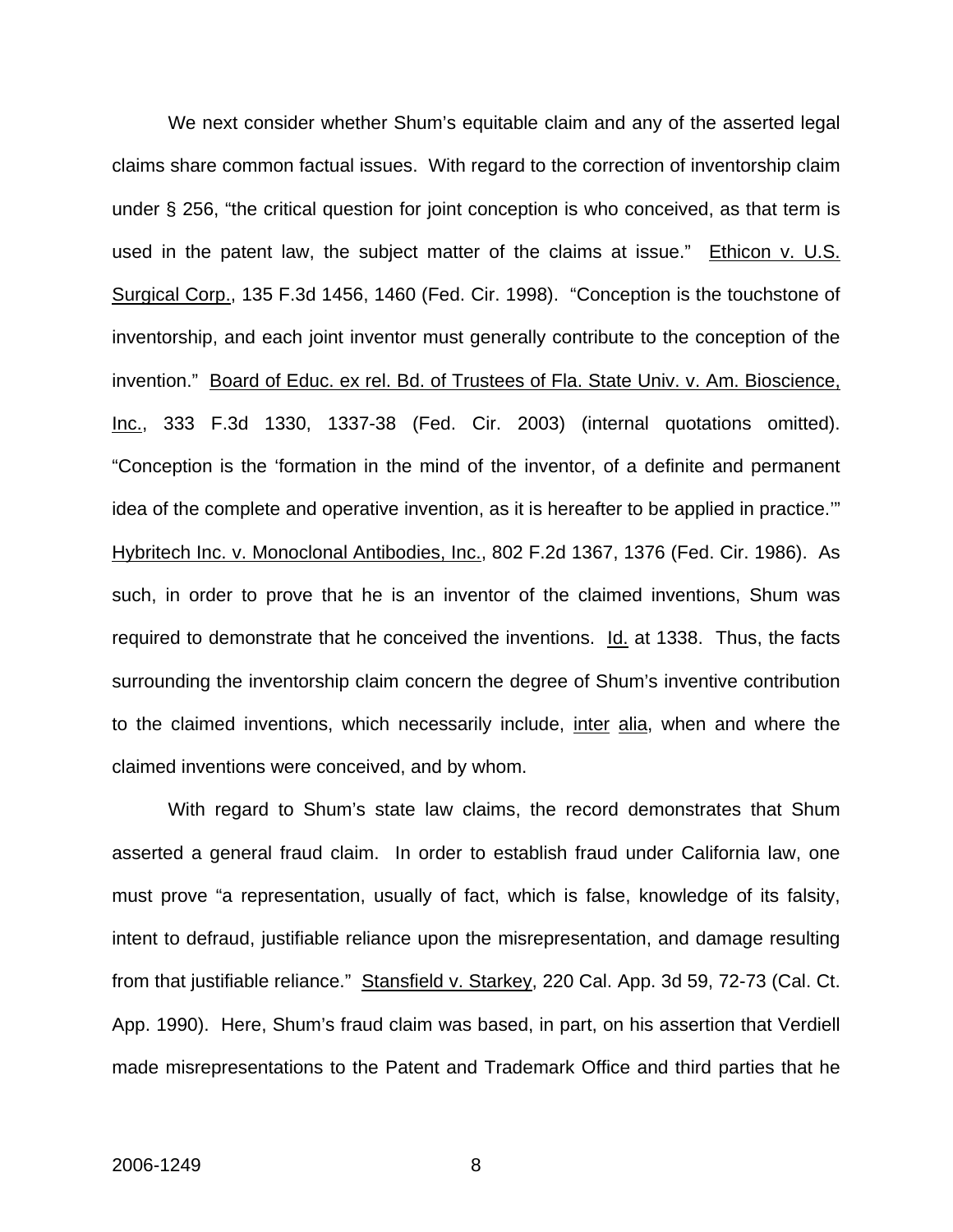was the sole inventor of the patents in suit. Indeed, appellees even acknowledge in their brief that "Shum's fraud-based claims were originally focused on the allegation that Verdiell lied about being the true inventor of the subject technology." Appellees Br. at 61. Thus, the alleged misrepresentations involve Verdiell's statements that he was the sole inventor of the patents in suit. As such, in order to prove his fraud claim, Shum would have been required to prove the falsity of that representation by establishing, at the very least, that Verdiell did not solely conceive the inventions. Indeed, a showing that Shum was a joint inventor, if not the sole inventor, of the claimed inventions proves such falsity. In this regard, the critical question regarding the fraud claim again centers on conception. Thus, the facts relating to the fraud claim, namely, Shum's alleged contribution to the claimed invention, are common, if not identical, to the facts underlying the inventorship claim.

Notably, both the trial court and the appellees acknowledge the commonality between the two claims at various points in the record. In its bifurcation order, the court noted that:

Like the majority of Shum's claims, an action for fraud against Verdiell chiefly relies on the factual determination of inventorship. If Verdiell was not an inventor of the patent applied for, he misrepresented his status as an inventor, caused Shum to withdraw the patent based on that misrepresentation, and subsequently filed a fraudulent patent listing himself as the sole inventor. Thus, the factual issue of inventorship is a central issue in the determination of fraud.

Moreover, appellees admit in their brief, "[o]nce the district court decided that Verdiell, and not Shum, had truly invented the technology, th[e] fraud claims were eviscerated." Appellees also contend that "[i]f this Court affirms the district court's inventorship ruling, Shum's arguments that Verdiell misrepresented or concealed the true inventor of the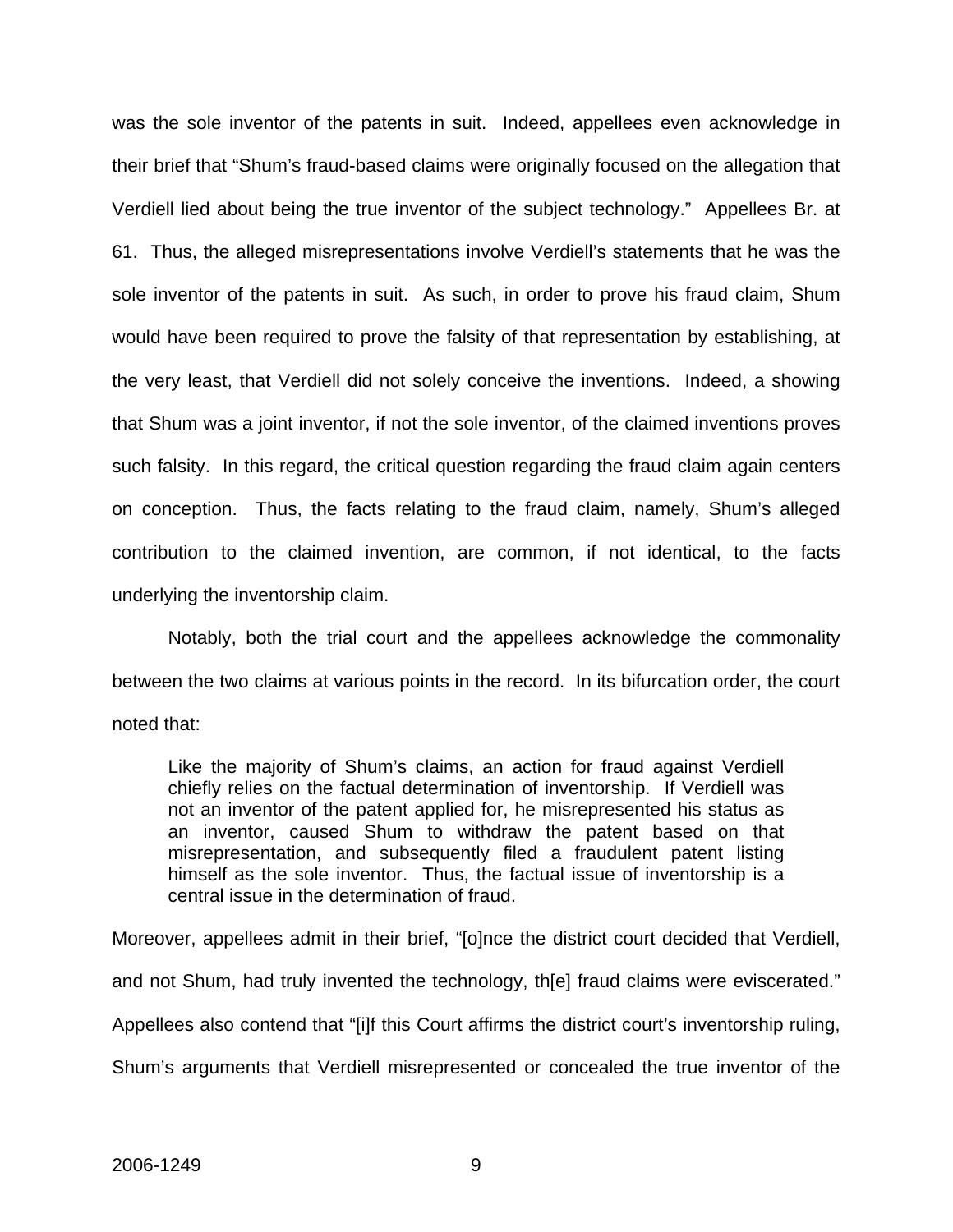technology necessarily fail." Thus, the record underscores that Shum's inventorship claim is "inextricably intertwined" with at least one of his state law claims.

 We disagree with appellees' assertion that the trial court's decision must be upheld in light of Ethicon v. U.S. Surgical Corp., 135 F.3d 1456 (Fed. Cir. 1998). Appellees argue that Ethicon presented nearly identical procedural circumstances, and thus that our holding in that case, in which we upheld the trial court's decision to hold an extensive hearing on the asserted inventorship claim prior to a trial on infringement, should be applied here. That case, however, differs substantively from this one. While a § 256 cause of action was the equitable claim at issue in Ethicon, the legal claim involved infringement. Unlike a claim for fraud that is premised on an allegation that the named inventor misrepresented that he was the sole inventor, a claim for infringement does not share common factual issues with a claim for inventorship. A claim for infringement requires factual determinations regarding whether an accused product falls within the scope of a claim. In contrast, as discussed above, an inventorship claim concerns the identity of the person(s) who conceived the invention. Thus, Ethicon is distinguishable from this case.

For similar reasons, appellees' reliance on our decisions in Gardco Manufacturing, Inc. v. Herst Lighting Co, 820 F.2d 1209 (Fed. Cir. 1987), and Agfa Corp. v. Creo Products, Inc., 451 F.3d 1366 (Fed. Cir. 2006), is likewise misplaced. In Gardco, we held that the district court did not abuse its discretion in trying an inequitable conduct claim prior to a jury trial on the validity and infringement causes of action. In sustaining the court's decision, we held that "the conduct-of-the-applicant-in-the-PTO issue raised in the nonjury trial and the separated infringement/validity issues are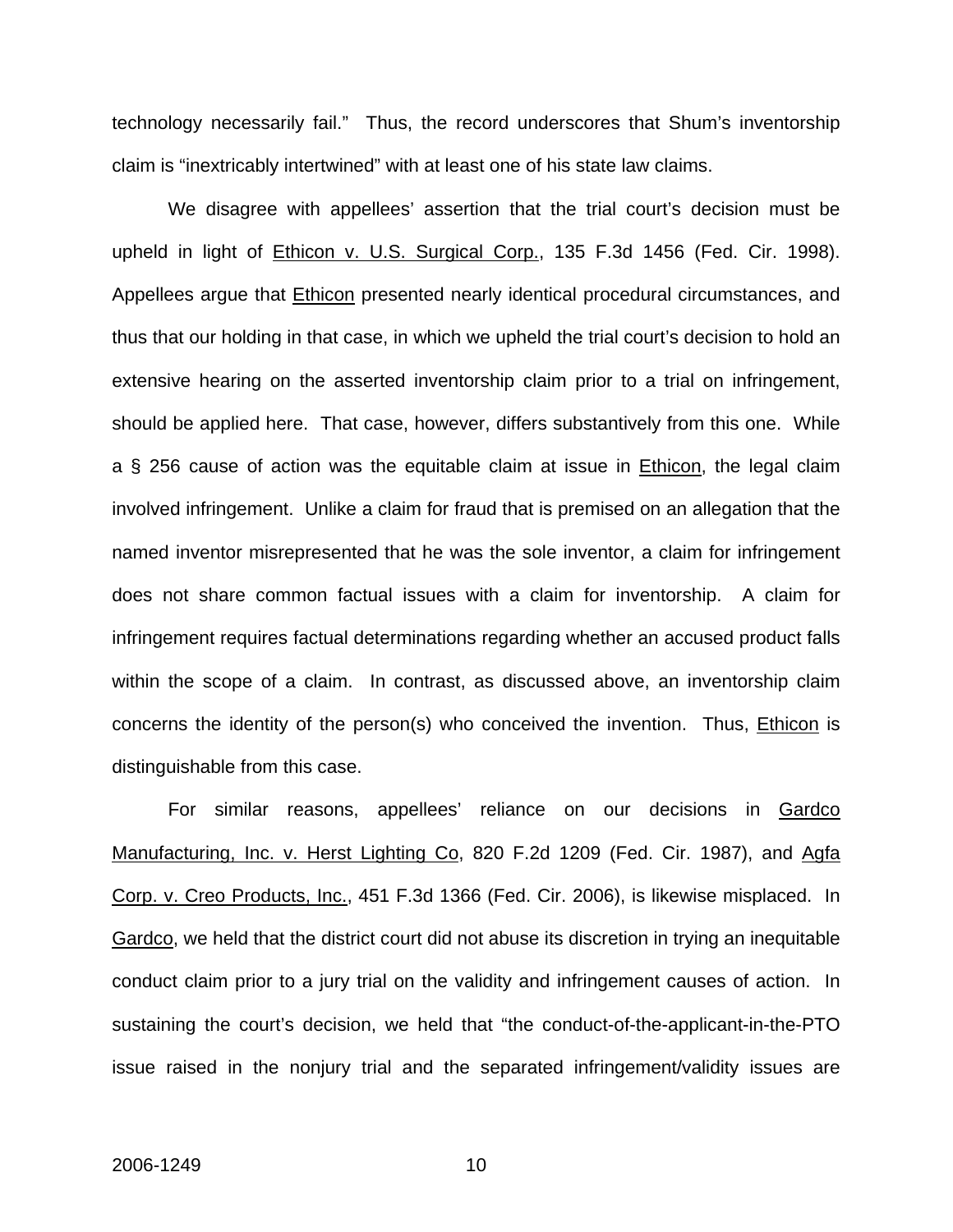distinct and without commonality either as claims or in relation to the underlying fact issues." Gardco, 820 F.2d at 1213. We found that the district court "explicitly refused to make any findings relating to the patentability of the claimed invention, in view of the undisclosed art or otherwise, and made no finding on infringement." Id. As such, we held that the rule set forth in Beacon Theaters did not apply. Similarly, in Agfa, we upheld the district court's decision to hold a bench trial on inequitable conduct prior to a jury trial on infringement and validity. We concluded that while inequitable conduct and validity questions "overlap in the consideration of some aspects of the same relevant evidence, they do not involve a common issue." Agfa, 451 F.3d at 1372. Because the legal claims in Gardco and Agfa likewise involved infringement and validity, rather than fraud based on mispresentations relating to inventorship, those cases do not control.

We thus conclude that commonality exists between the factual issues underlying the inventorship and fraud claims. While Shum would not be entitled to a jury trial on the § 256 inventorship claim standing alone, given the co-pendency of the asserted fraud claim, a jury should determine the facts regarding inventorship. Accordingly, the court's decision to try the inventorship claim before a jury trial on the state law claim ran afoul of the Seventh Amendment, and thus was an abuse of discretion. See Cabinet Vision v. Cabnetware, 129 F.3d 595, 600 (Fed. Cir. 1997) (holding that the court's equitable determination was constrained by the Seventh Amendment when there was commonality between the facts underlying an inequitable conduct claim and a Walker Process counterclaim). Because Shum was improperly denied a jury trial on legal issues, the case must be remanded for a trial before a jury. See Lytle v. Household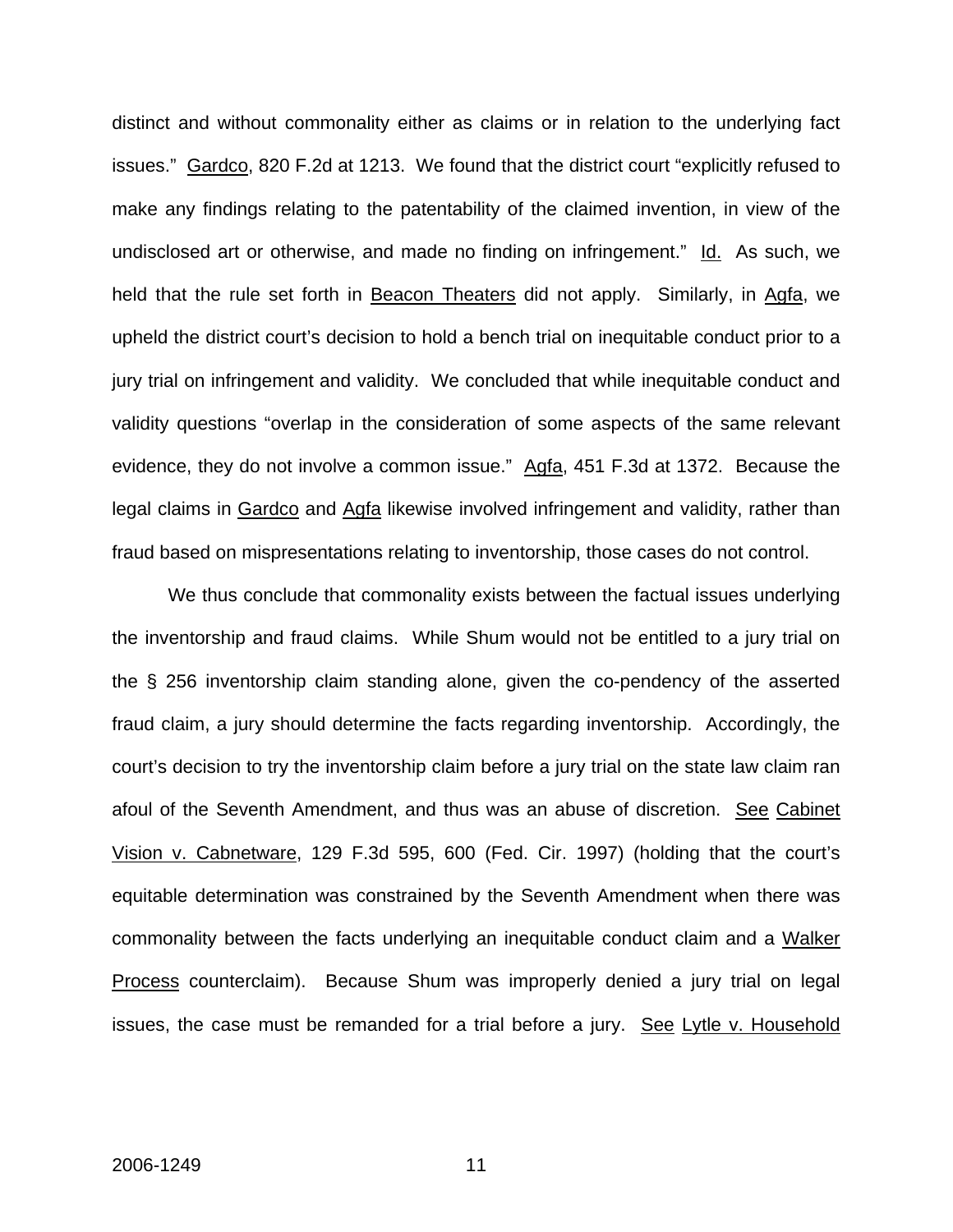Mfg., Inc., 494 U.S. 545, 553 (1990) (noting that a new trial is required when a trial court erroneously resolves an equitable claim prior to resolution of a legal claim).

### B. Unjust Enrichment

 Shum separately appeals the district court's dismissal on the pleadings of his unjust enrichment claim. Prior to the bench trial on inventorship, the court dismissed Shum's claim for unjust enrichment after concluding that it was "merely duplicative and dependent" upon the fraudulent concealment claims. Shum argues that the elements of an unjust enrichment claim are different from those of fraudulent concealment under California law, and thus that he was improperly denied an opportunity to prove that claim. Appellees respond that the claim was correctly dismissed because unjust enrichment is not recognized under California law as a separate cause of action. Moreover, appellees argue that an unjust enrichment claim must be dismissed when it is based on another failed cause of action.

 Under California law, unjust enrichment claims can exist as a separate cause of action when "the claim is grounded in equitable principles of restitution." Hirsch v. Bank of Am., 107 Cal. App. 4th 708, 721-22 (Cal. Ct. App. 2003); Nordberg v. Trilegiant Corp., 445 F. Supp. 2d 1082 (N.D. Cal. 2006). In his second amended complaint, Shum alleged that appellees "were unjustly enriched by the false exclusivity of the patent and the patent application." Shum sought to recover, "in equity, all amounts which unjustly enriched defendants" at his expense. Thus, Shum sought restitution based on a theory of unjust enrichment and should have been able to litigate his claim. Moreover, the elements of a fraudulent concealment claim and an unjust enrichment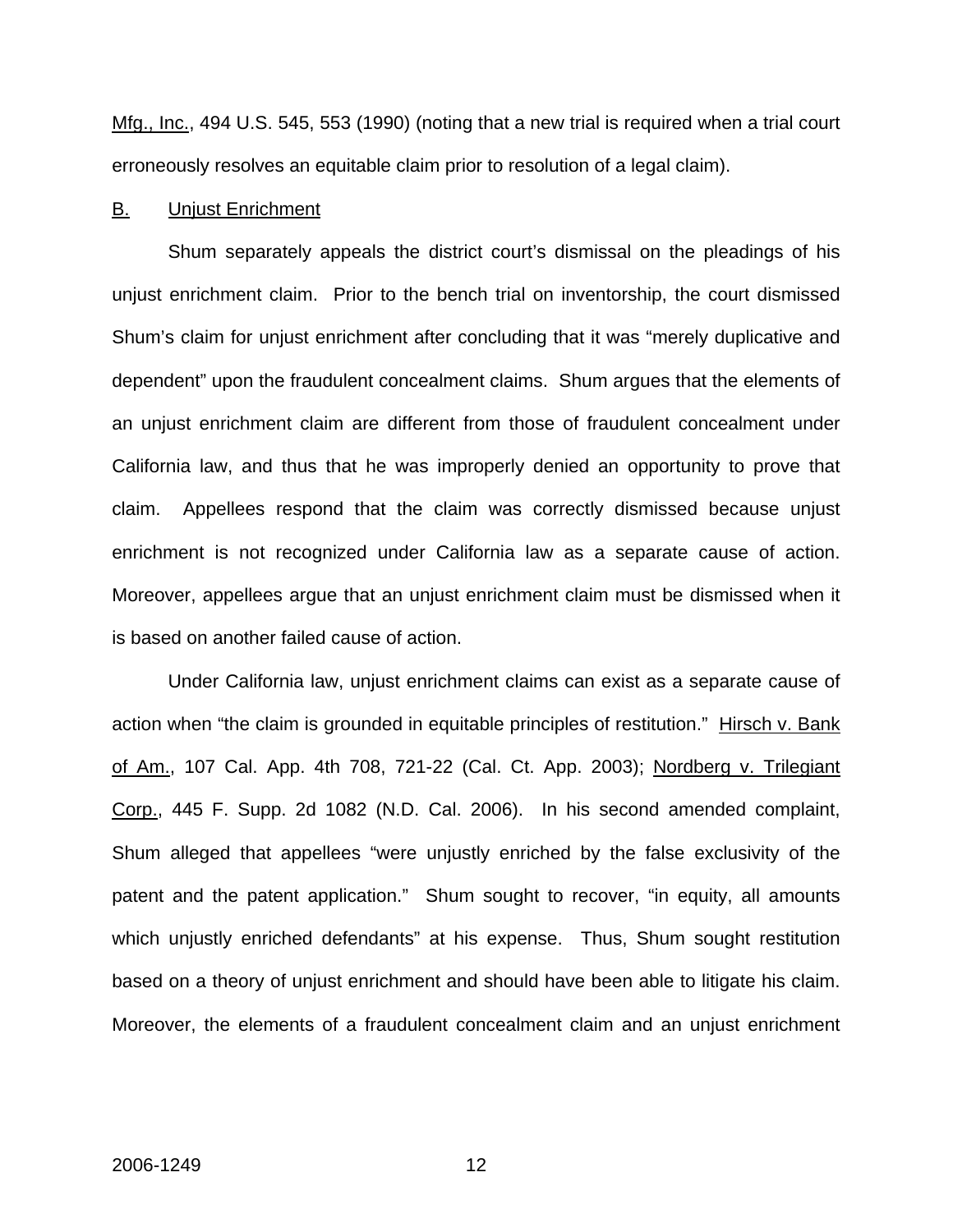claim differ.<sup>[3](#page-13-0)</sup> As such, the court's dismissal of the claim on the basis that it was "merely duplicative" of the fraudulent concealment claim, without further elaboration, cannot be sustained. Accordingly, we conclude that the court erred in dismissing Shum's unjust enrichment claim on the pleadings.

## **CONCLUSION**

For the foregoing reasons, we vacate the district court's determination on the inventorship claim and its grant of summary judgment on the remaining state law claims, reverse the court's dismissal of the unjust enrichment claim, and remand the case for further proceedings consistent with this opinion.

## VACATED, REVERSED, AND REMANDED

<span id="page-13-0"></span> $\overline{\phantom{a}}$  3  $3$  The elements of an unjust enrichment claim are "receipt of a benefit and unjust retention of the benefit at the expense of another." Lectrodryer v. SeoulBank, 77 Cal. App. 4th 723, 726 (Cal. Ct. App. 2000). In contrast, the elements of a fraudulent concealment claim are: "(1) the defendant must have concealed or suppressed a material fact, (2) the defendant must have been under a duty to disclose the fact to the plaintiff, (3) the defendant must have intentionally concealed or suppressed the fact with the intent to defraud the plaintiff, (4) the plaintiff must have been unaware of the fact and would not have acted as he did if he had known of the concealed or suppressed fact, and (5) as a result of the concealment or suppression of the fact, the plaintiff must have sustained damage." Hahn v. Mirda, 147 Cal. App. 4th 740, 748 (Cal. Ct. App. 2007).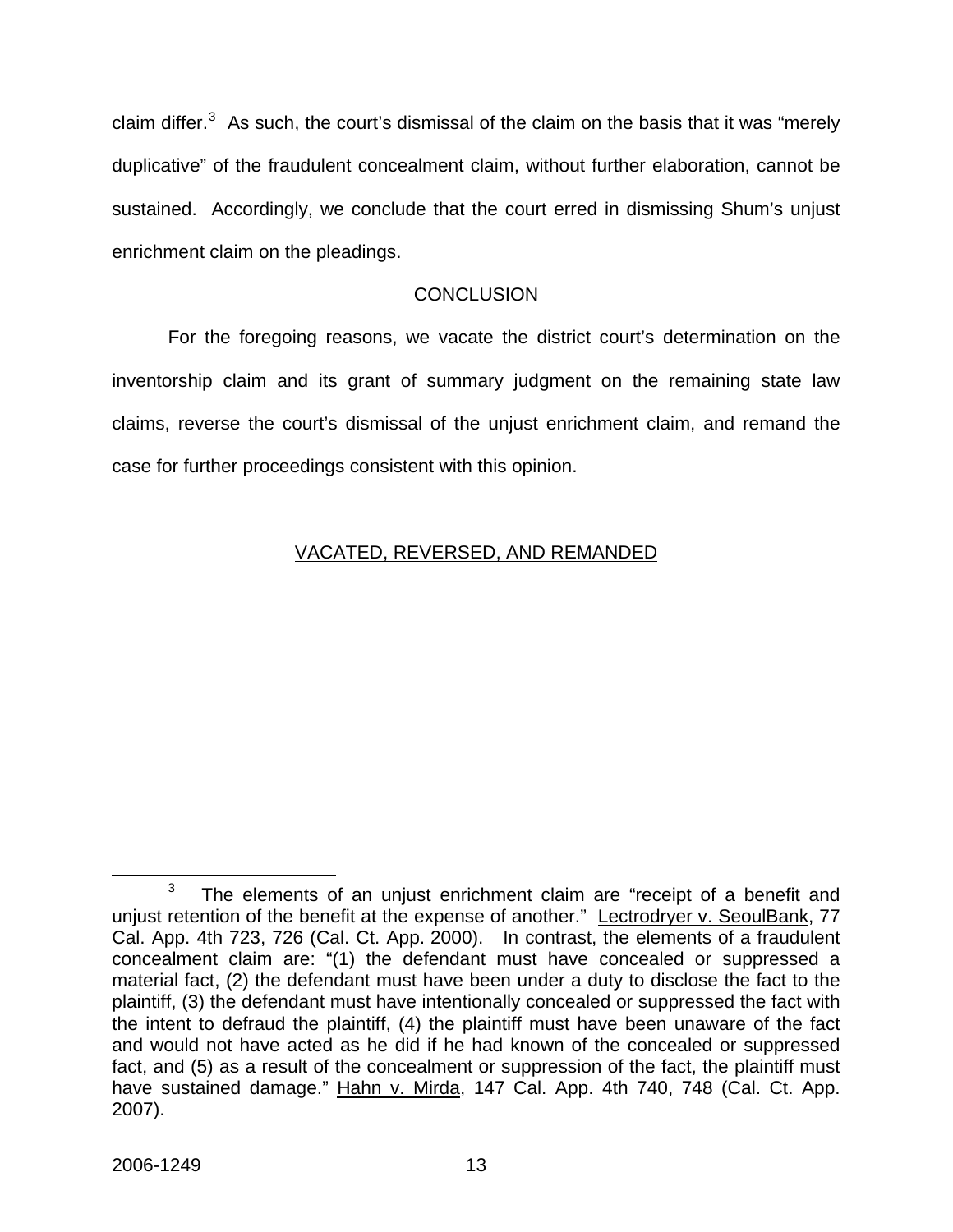# **United States Court of Appeals for the Federal Circuit**

2006-1249

FRANK T. SHUM,

Plaintiff-Appellant,

v.

## INTEL CORPORATION, LIGHTLOGIC, INC., and JEAN-MARC VERDIELL,

Defendants-Appellees.

FRIEDMAN, Senior Circuit Judge, dissenting.

In my view, the district court's bifurcation of the federal inventorship issue and the

state-law claims followed by the bench trial of the inventorship claim, did not deny Shum

his Seventh Amendment right to trial by jury of the state-law claims or constitute an

abuse of discretion by the trial court.

The Seventh Amendment guarantees the right to jury trial "[i]n Suits at common

law."

"[t]he right of trial by jury thus preserved is the right which existed under the English common law when the Amendment was adopted." Baltimore & Carolina Line, Inc. v. Redman, 295 U.S. 654, 657 (1935). In keeping with our longstanding adherence to this 'historical test,' Wofram, The Constitutional History of the Seventh Amendment, 57 Minn. L. Rev. 639, 640-643 (1973), we ask, first, whether we are dealing with a cause of action that either was tried at law at the time of the founding or is at least analogous to one that was, see, e.g., Tull v. United States, 481 U.S. 412, 417 (1987). If the action in question belongs in the law category, we then ask whether the particular trial decision must fall to the jury in order to preserve the substance of the commonlaw right as it existed in 1791.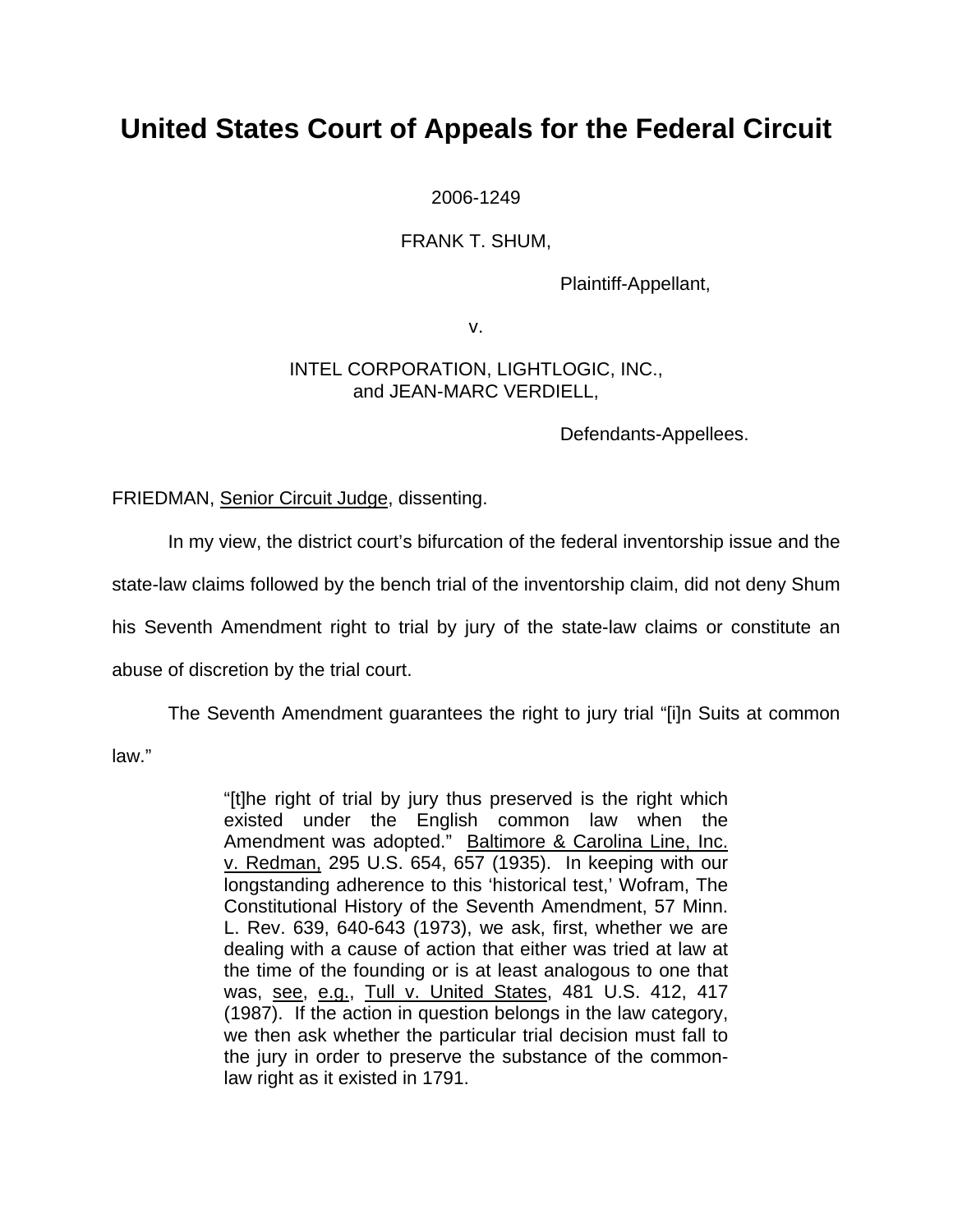As to the first issue, going to the character of the cause of action, "[t]he form of our analysis is familiar. 'First we compare the statutory action to 18th-century actions brought in the courts of England prior to the merger of the courts of law and equity.'"

#### Markman v. Westview Instruments, Inc., 517 U.S. 370, 376-77 (1996).

 I know of no authority—and the parties have cited none—showing that at the end of the  $18<sup>th</sup>$  century, a suit could have been maintained in England to correct the inventorship shown on an issued patent or, if such a suit were permissible, it would have been tried before a jury. It follows that if Shum's attempt to correct inventorship under 35 U.S.C. § 256 had been his only claim in this case, he would not have been entitled to a jury trial of that issue. The question, therefore, is whether Shum was entitled to a jury trial because he combined that claim with state-law claims that concededly would have been tried before a jury. Unlike the court, in the circumstances of this case I answer that question "no."

 The state law claims—breach of fiduciary duty, fraud and fraudulent concealment—were related to and dependent upon, but significantly different from, his misstatement-of-inventorship-claim. The state law claims were predicated upon Shum's contention that the patent had misstated the inventorship of the patented device by not listing him as the inventor. If Shum's inventorship claim failed, that failure also would undermine his state-law claims. On the other hand, if he had prevailed in the inventorship claim that would not automatically have established his state law claims. He still would have been required to establish, in a jury trial, the additional elements of those claims. In other words, although the inventorship claim was an essential element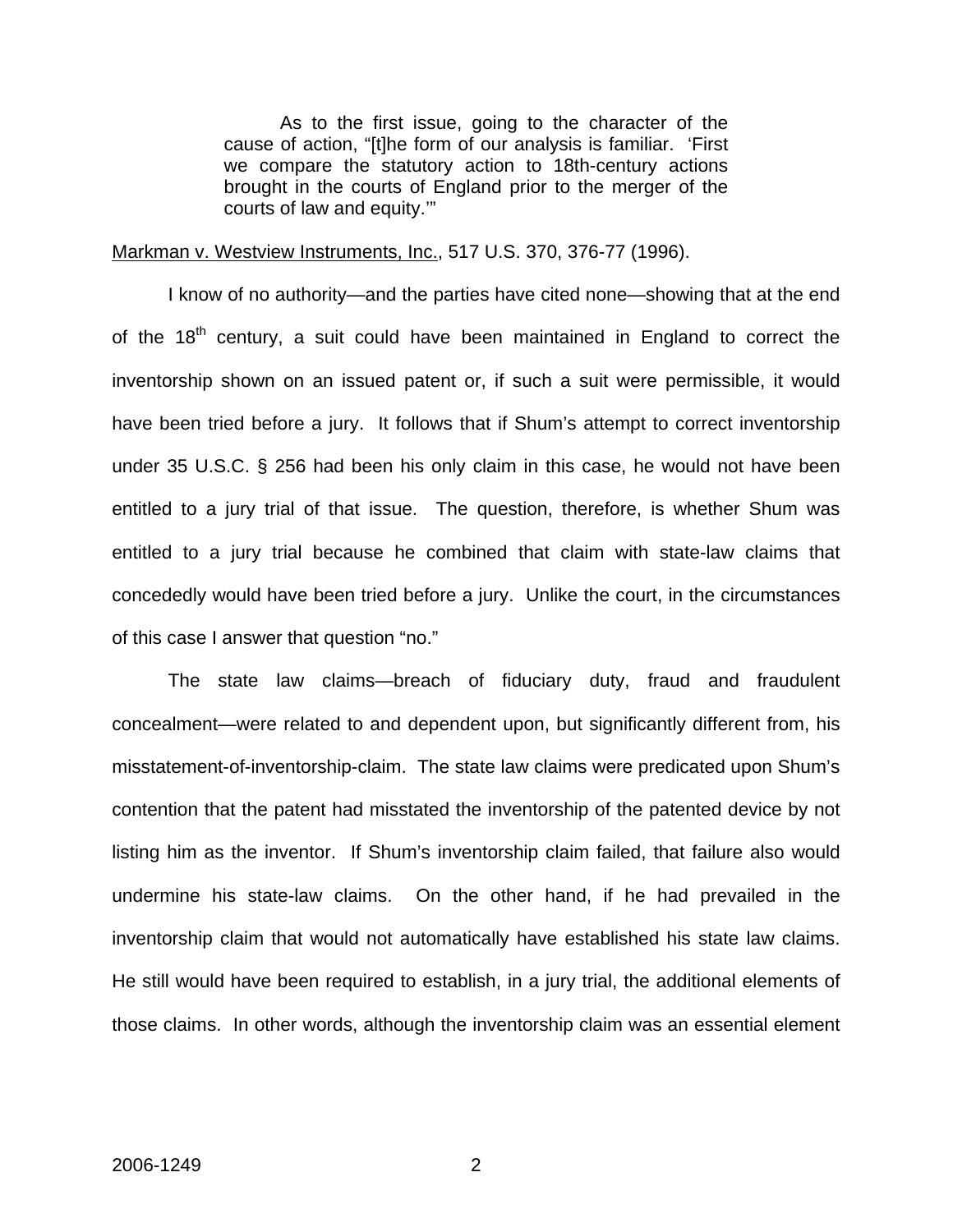of the state-law claims, the latter were separate and different claims that included additional elements not present in the inventorship claim.

Beacon Theatres, Inc. v. Westover, 359 U.S. 500 (1959), upon which the court's decision is grounded, involved critical distinctions from the present case and, in my view, does not support or justify the court's conclusion that Shum was entitled to a jury trial on his inventorship claim.

Beacon Theatres involved a dispute between two motion picture theatres over the validity of contracts under which film distributors had given one of the theatres, Fox, the exclusive right to show "first run" pictures in the geographic area. Another theatre in the area, Beacon, informed Fox that it considered Fox's contracts to violate the antitrust laws. Fox then filed suit seeking a declaratory judgment that its contracts did not violate the antitrust laws and an injunction against Beacon's filing an antitrust claim against it. Beacon responded with an answer and a counterclaim that Fox's contracts violated the antitrust laws and seeking treble damages. Beacon sought a jury trial on its contentions. Id. at 503 (footnote omitted).

The district court denied a jury trial, ruling that the "issues raised" by Fox's complaint were "essentially equitable" and "it directed that these issues be tried to the court before jury determination of the validity of the charges of antitrust violations made in the counterclaim and cross-claim." Id.

 The Supreme Court held that Beacon was entitled to a jury trial of its antitrust claims against Fox, and that the court of appeals had erroneously refused to issue a writ of mandamus requiring that result. The Court stated that "if Beacon would have been entitled to a jury trial in a treble damage suit against Fox it cannot be deprived of that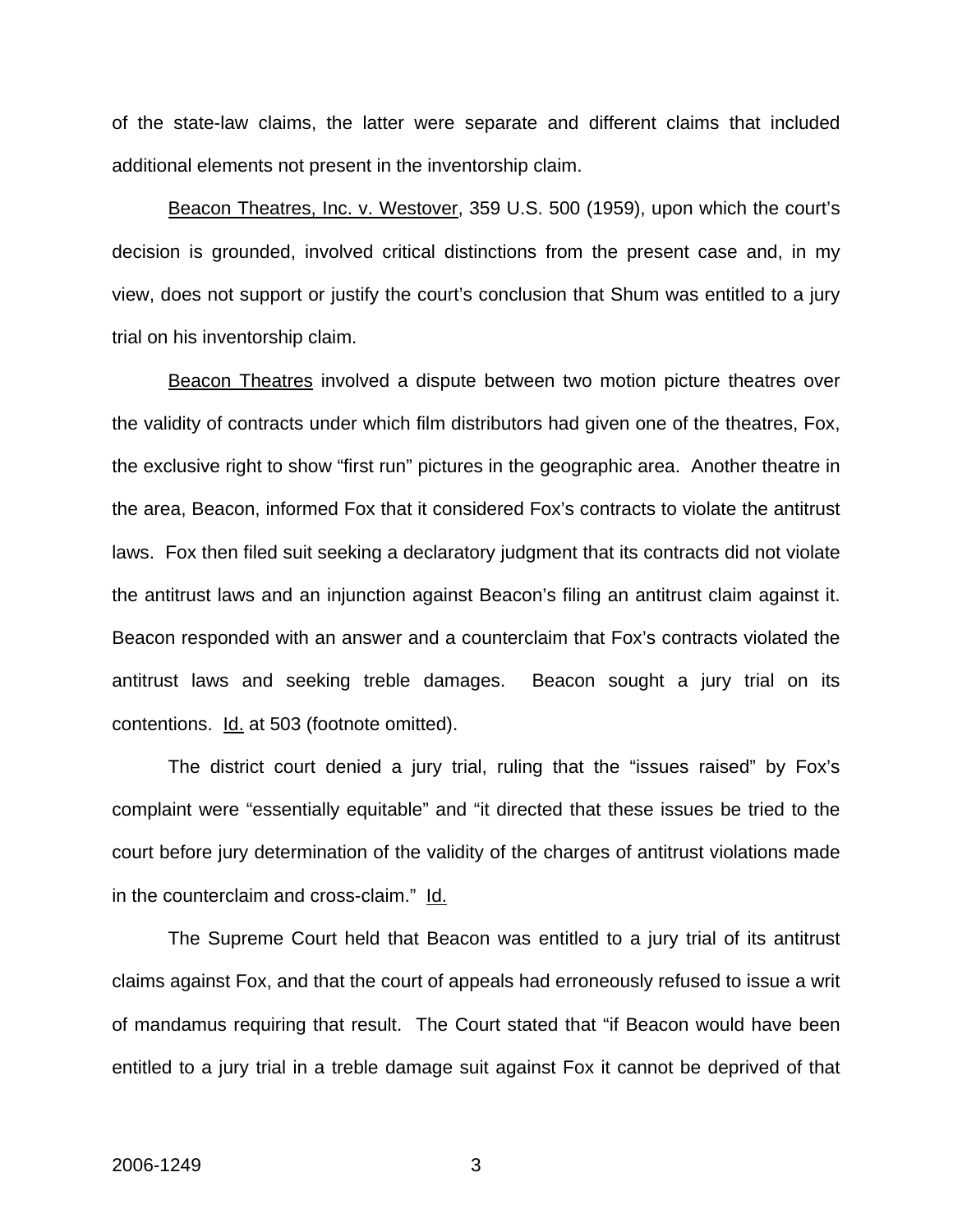right merely because Fox took advantage of the availability of declaratory relief to sue Beacon first. Since the right to trial by jury applies to treble damage suits under the antitrust laws, and is, in fact, an essential part of the congressional plan for making competition rather than monopoly the rule of trade," "the Sherman and Clayton Act issues on which Fox sought a declaration were essentially jury questions." Id. at 504 (internal citation omitted). It further stated that "only under the most imperative circumstances, circumstances which in view of the flexible procedures of the Federal Rules we cannot now anticipate, can the right to a jury trial of legal issues be lost through prior determination of equitable claims." Id. at 509-10 (footnote and citation omitted).

In Beacon Theatres the legal issues in both the declaratory judgment complaint and the counterclaim apparently were the same: the validity of Fox's first-run exclusivity contracts under the antitrust laws. The district court's resolution of that claim in Fox's declaratory judgment suit would determine the result in Beacon's treble damage antitrust counterclaim and thereby deny Beacon the jury trial that the Supreme Court apparently ruled it was entitled to on that issue. Id. at 504. The reason for that result was that Fox filed its declaratory judgment suit before Beacon filed its counterclaim. If Beacon had filed first, presumably it would have had a jury trial on the antitrust claim. The Supreme Court refused to permit such an arbitrary result. As noted, it stated "if Beacon would have been entitled to a jury trial in a treble damage suit against Fox it cannot be deprived of that right merely because Fox took advantage of the availability of declaratory relief to sue Beacon first." Id.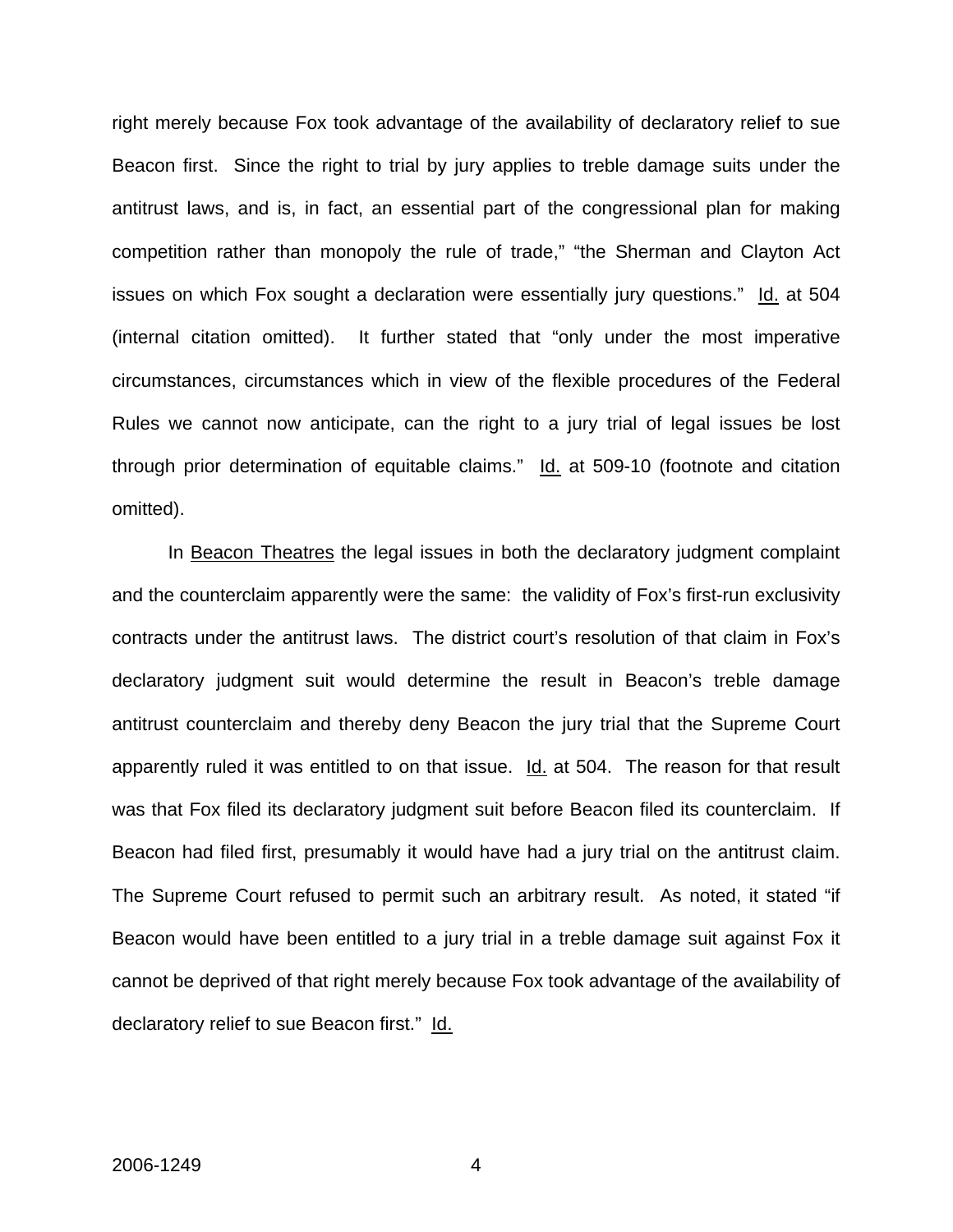In the present case, in contrast, the state law claims, although dependent on the inventorship claim, involved a number of other issues that were independent of that claim. Thus, the district court's decision on the inventorship claim might or might not be dispositive of the state law claims. Moreover, Shum was responsible for the loss of a jury trial on the state law claims: had he not added the inventorship claim, as he did in his first amended complaint after the state-law-claims case originally filed in state court had been removed to federal court, he could have had a jury trial on those claims.

In Beacon Theatres the district court's decision itself to try the antitrust issue, which otherwise would have been tried to a jury, reflected the form in which that claim was first asserted: as a request for a declaratory judgment and for an injunction, which were traditional suits in equity, without regard to the substantive claims involved. In the present case, in contrast, the inventorship claim under section 256 itself was an equitable claim that would not be tried to a jury.

These critical differences between the present case and Beacon Theatres suggest that this court here has not given sufficient weight to the district court's discretion to determine whether to bifurcate issues for trial before the court and before the jury. "Under Rule 42(b) [Fed. R. Civ. P. 42(b)], a district court has broad discretion in separating issues and claims for trial as part of its wide discretion in trial management." Gardco Mfg., Inc. v. Herst Lighting Co., 820 F.2d 1209, 1212 (Fed. Cir. 1987).

Three years after **Beacon Theatres**, the Supreme Court addressed a similar issue in Dairy Queen, Inc. v. Wood, 369 U.S. 522 (1962). The case involved a contract under which the petitioner agreed to pay the respondents over a period of time a stated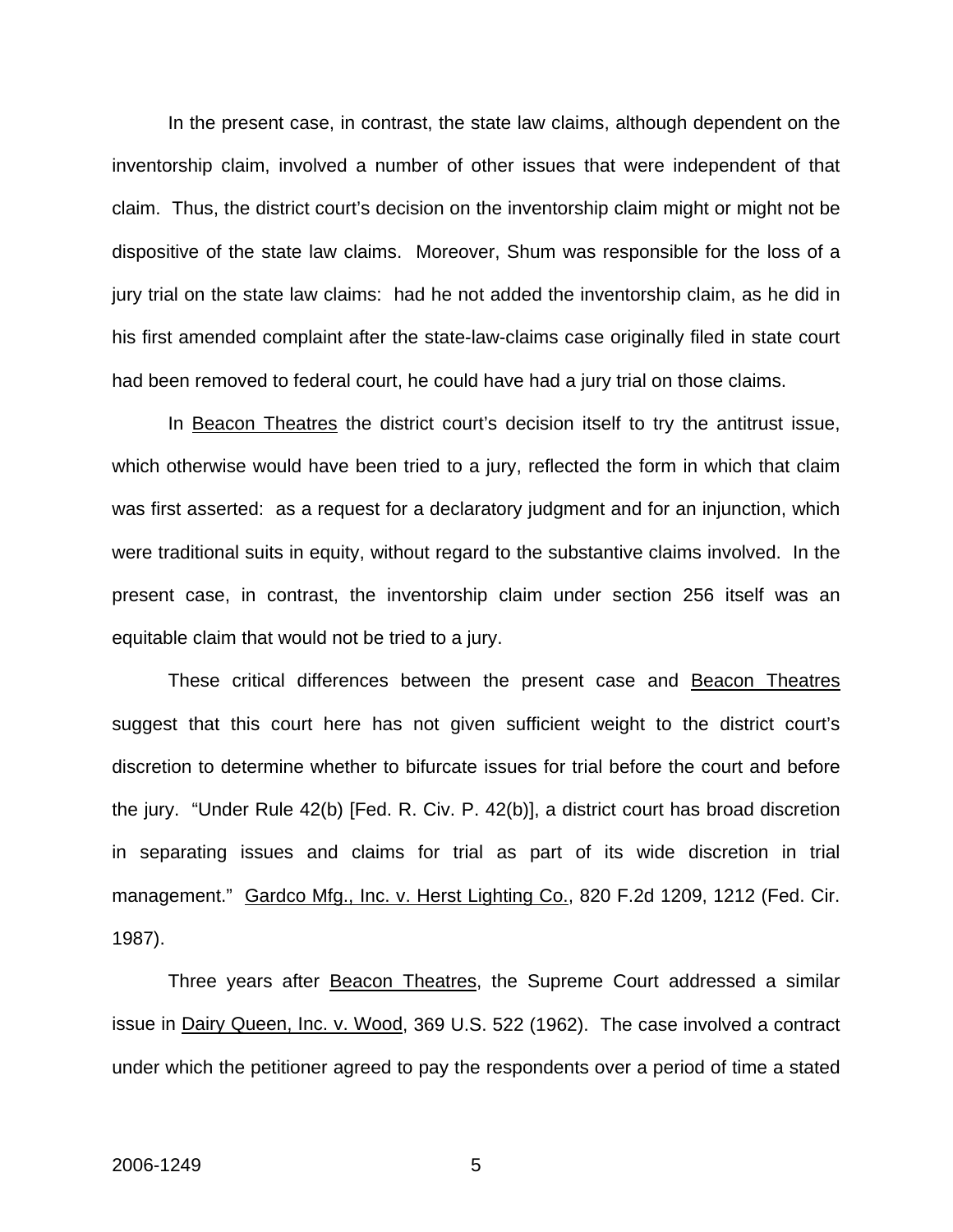sum for the exclusive use in specified geographic areas of the trademark "Dairy Queen" that the respondent owned. When the petitioner allegedly failed to make such payments, the respondents sued it in the district court for breach of contract and trademark infringement. Respondent sought an accounting and injunctive relief.

The petitioner denied the allegations, alleged respondent had violated the antitrust laws and sought a jury trial. The district court struck the jury trial demand, on the alternative grounds that the action was "purely equitable" or, if not, that the "legal issues" were "'incidental' to equitable issues." 369 U.S. at 470.

The Supreme Court held that the court of appeals should have granted mandamus to overturn the district court's refusal to permit a jury trial. The Court applied the "holding in Beacon Theatres . . . that where both legal and equitable issues are presented in a single case, 'only under the most imperative circumstances, circumstances which in view of the flexible procedures of the Federal Rules we cannot now anticipate, can the right to a jury trial of legal issues be lost through prior determination of equitable claims." Id. at 472-73 (footnote omitted). Ruling that respondents' "claim for a money judgment is a claim wholly legal in its nature however the complaint is construed," id. at 477, the Court "conclude[d] that

> the district judge erred in refusing to grant petitioner's demand for a trial by jury on the factual issues related to the question of whether there has been a breach of contract. Since these issues are common with those upon which respondents' claim to equitable relief is based, the legal claims involved in the action must be determined prior to any final court determination of respondents' equitable claims.

Id. at 479 (footnote omitted).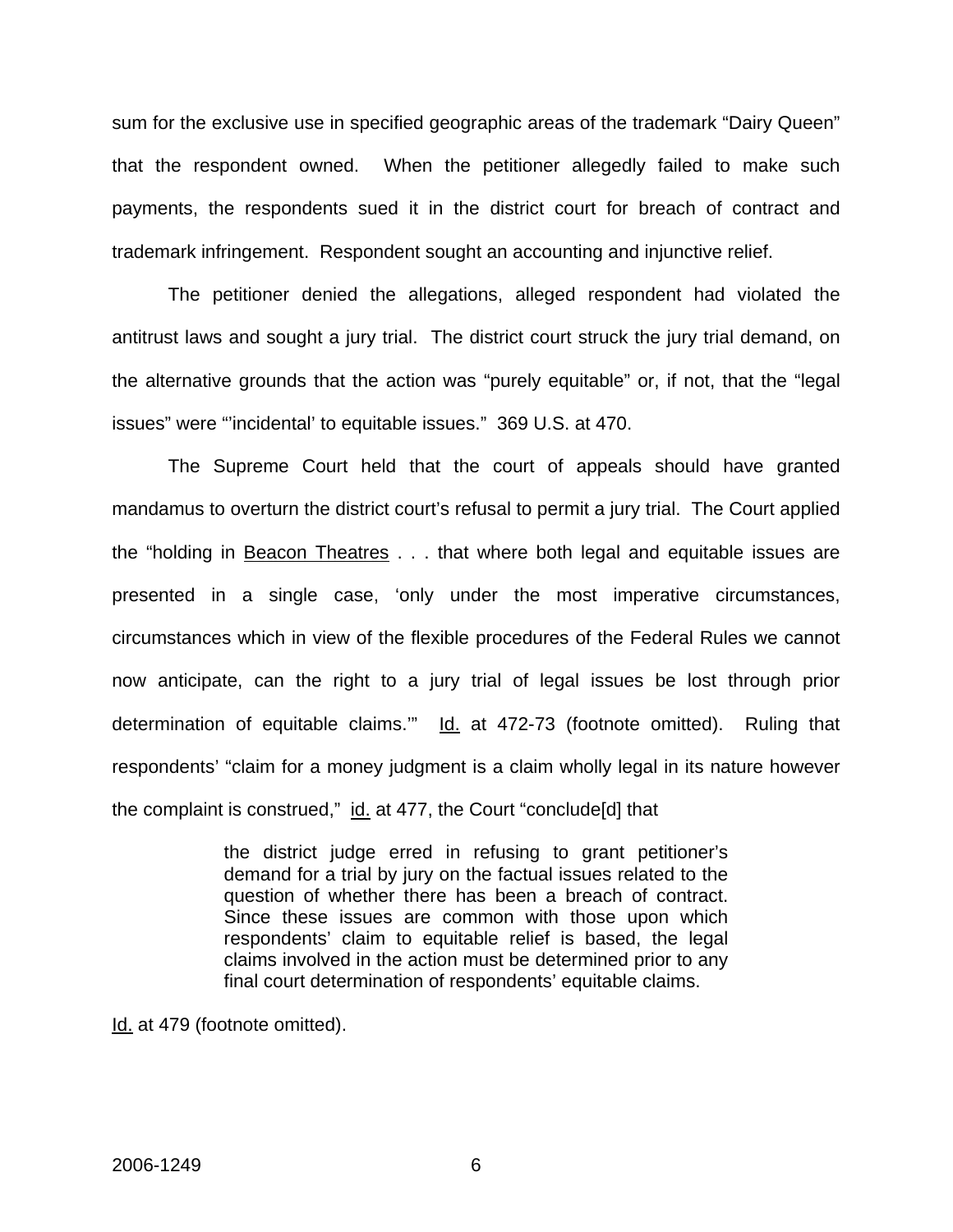The differences between the present case and **Dairy Queen** are similar to those involving Beacon Theatres. In Dairy Queen, the critical issue in both parties' claims was the same: whether the petitioner had breached the trademark licensing agreement  $- a$ legal issue subject to jury trial. The denial of a jury trial resulted not from the nature of the claim, but from the form in which it was asserted.

Despite the broad language in Beacon Theatres, the Supreme Court subsequently recognized the authority of a trial court in other circumstances to determine preliminary issues that could have a dispositive impact upon the other issues in the case that a jury would decide. Thus, in Katchen v. Landy, 382 U.S. 323 (1966), the issue was "whether a bankruptcy court has summary jurisdiction to order the surrender of voidable preferences asserted and proved by the trustee in response to a claim filed by the creditor who received the preferences." 382 U.S. at 325. The Court held that such summary action by the bankruptcy court would not violate the creditor's Seventh Amendment right to a jury trial. The Court stated that a court may first resolve an "equitable claim even though the results might be dispositive of the issue involved in [a] legal claim. . . ." Id. at 339-40; see also, Parkland Hosiery Company v. Shore, 439 U.S. 322 (1979), stating that Beacon Theatres had "enunciated no more than a general prudential rule" and that "an equitable determination can have collateral-estoppel effect in a subsequent legal action and that this estoppel does not violate the Seventh Amendment," id. at 334-35.

 The Supreme Court's most recent case dealing with the Seventh Amendment right to jury trial in patent cases was Markman, supra. There a jury had found infringement based upon its interpretation of a disputed term in the patent claims. The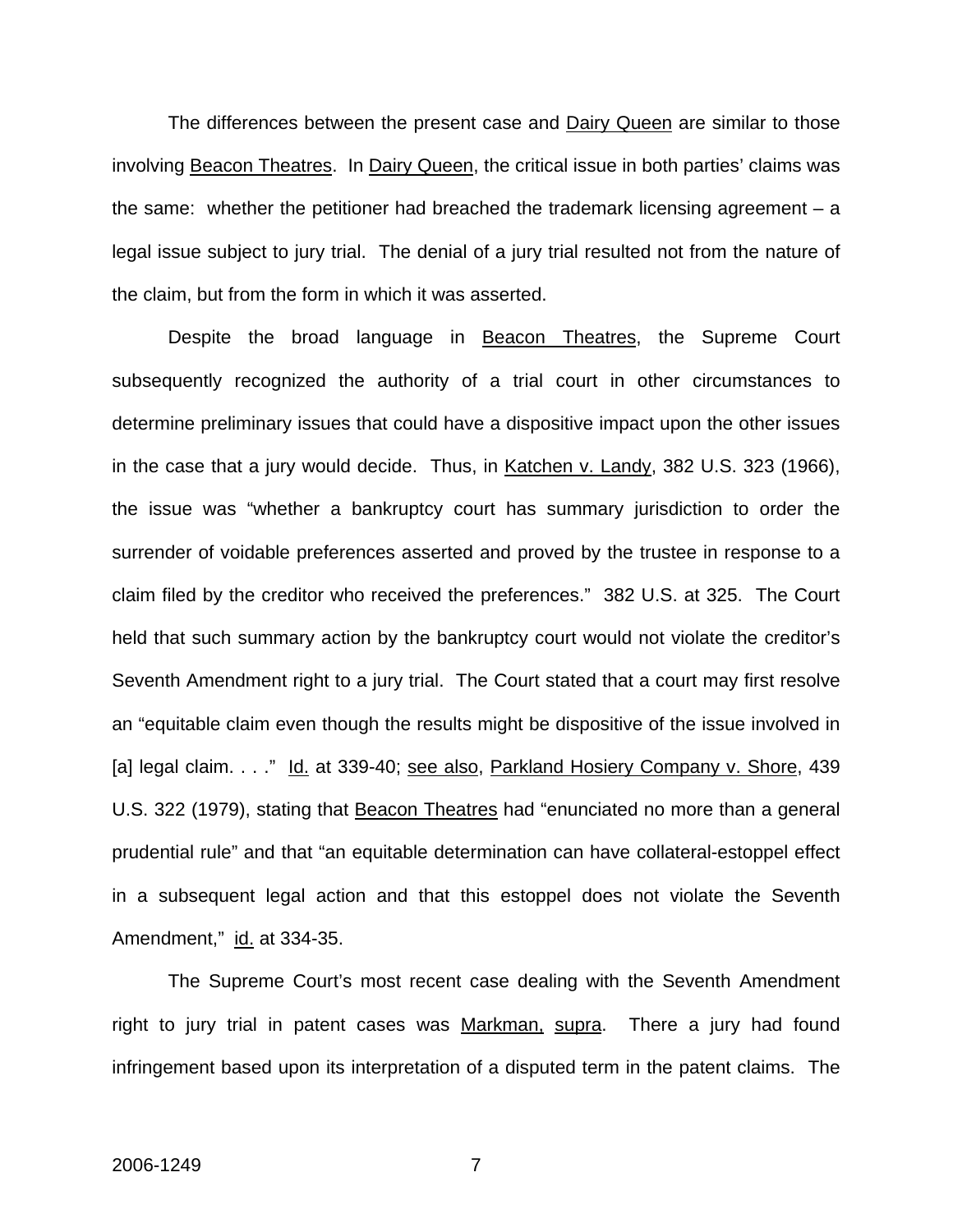district court, however, then granted judgment as a matter of law in favor of the defendant, based on the court's own interpretation of the claim, and this court affirmed. The Supreme Court began its opinion as follows:

> The question here is whether the interpretation of a so-called patent claim, the portion of the patent document that defines the scope of the patentee's rights, is a matter of law reserved entirely for the court, or subject to a Seventh Amendment guarantee that a jury will determine the meaning of any disputed term of art about which expert testimony is offered. We hold that the construction of a patent, including terms of art within its claim, is exclusively within the province of the court.

Id. at 372**.** 

 Noting that "there is no dispute that infringement cases today must be tried to a jury as their predecessors were more than two centuries ago," id. at 377, the Court discussed in some detail the conduct of English patent litigation in the latter part of the 18th-century, id. at 378-83. It concluded that at that time English juries did not construe patent documents. It further held that giving the court exclusive authority to interpret patent claims was consistent with precedent, id. at 384-88, that the judge was "in a better position" to construe the patent than the jury, id. at 390, and that "the importance of uniformity in the treatment of a given patent" was "an independent reason to allocate all issues of construction to the court," id. at 390.

 In its discussion of the applicability of the Seventh Amendment jury trial right to the interpretation of patent claims, the Supreme Court did not even mention the possibility that giving the court exclusive jurisdiction to perform that function might impinge upon the patentee's right to a jury trial on infringement. It did not discuss or even cite Beacon Theatres. Such silence seems to suggest that the Court did not